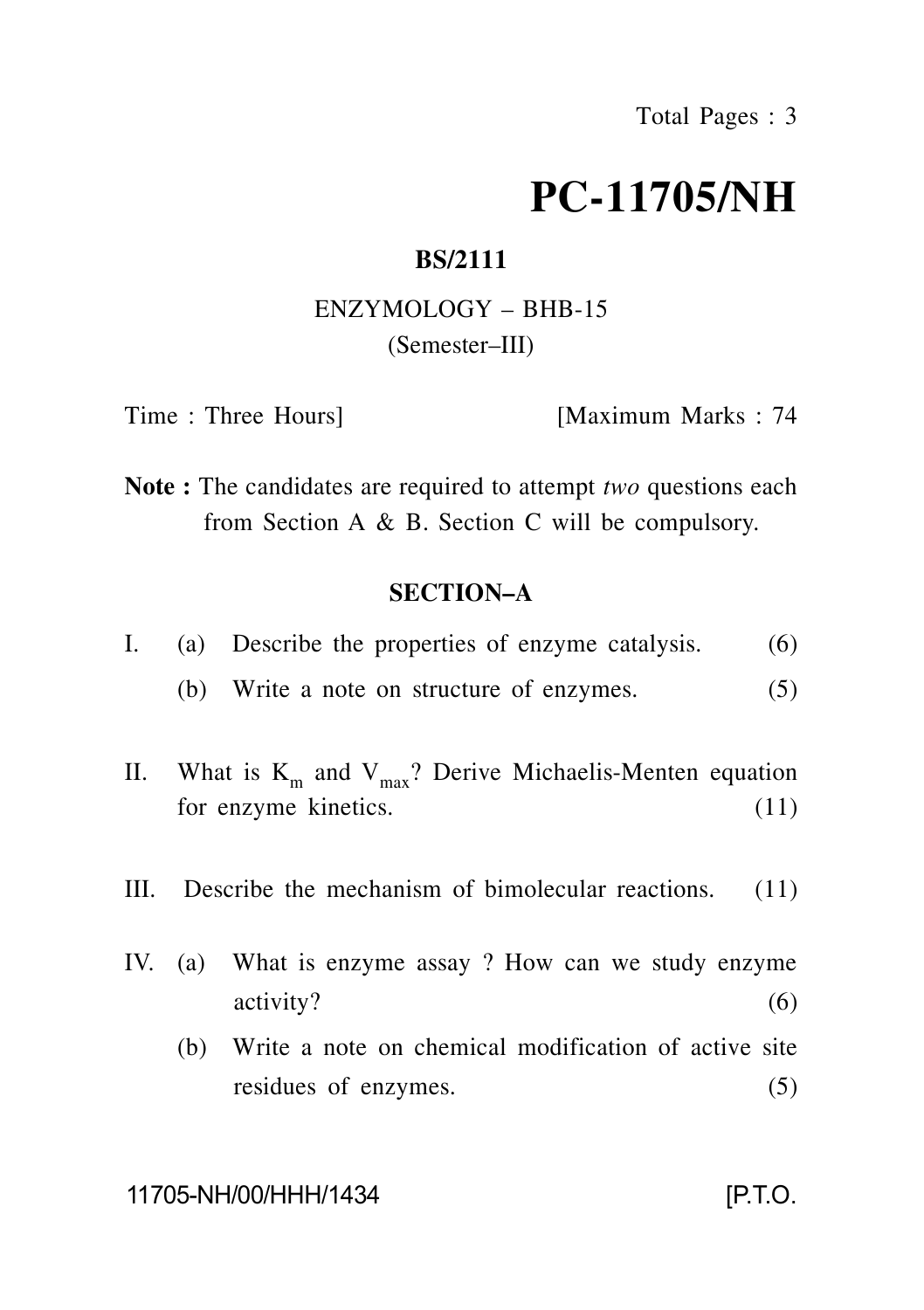#### **SECTION–B**

- V. Write a note on immobilized enzymes in food industry. (11)
- VI. How is primary structure of enzymes studied. What is the significance of studying primary structure of enzymes.

(11)

- VII. Give a detailed account on Multienzymes and their role in cellular metabolism. (11)
- VIII. Describe engineering novel properties of enzymes. (11)

## **SECTION–C**

#### **(Compulsory Question)**

- IX. (a) How are enzymes covalently modified?
	- (b) Describe the role of signal transduction in modulating metabolic reactions.
	- (c) What are ribozymes?
	- (d) Describe the key regulation of glycolysis.
	- (e) What are uncompetitive and non-competitive inhibitors?
	- (f) What is feedback control?
	- (g) Describe acid base catalysis.
	- (h) How do enzymes lower activation energy of a reaction?